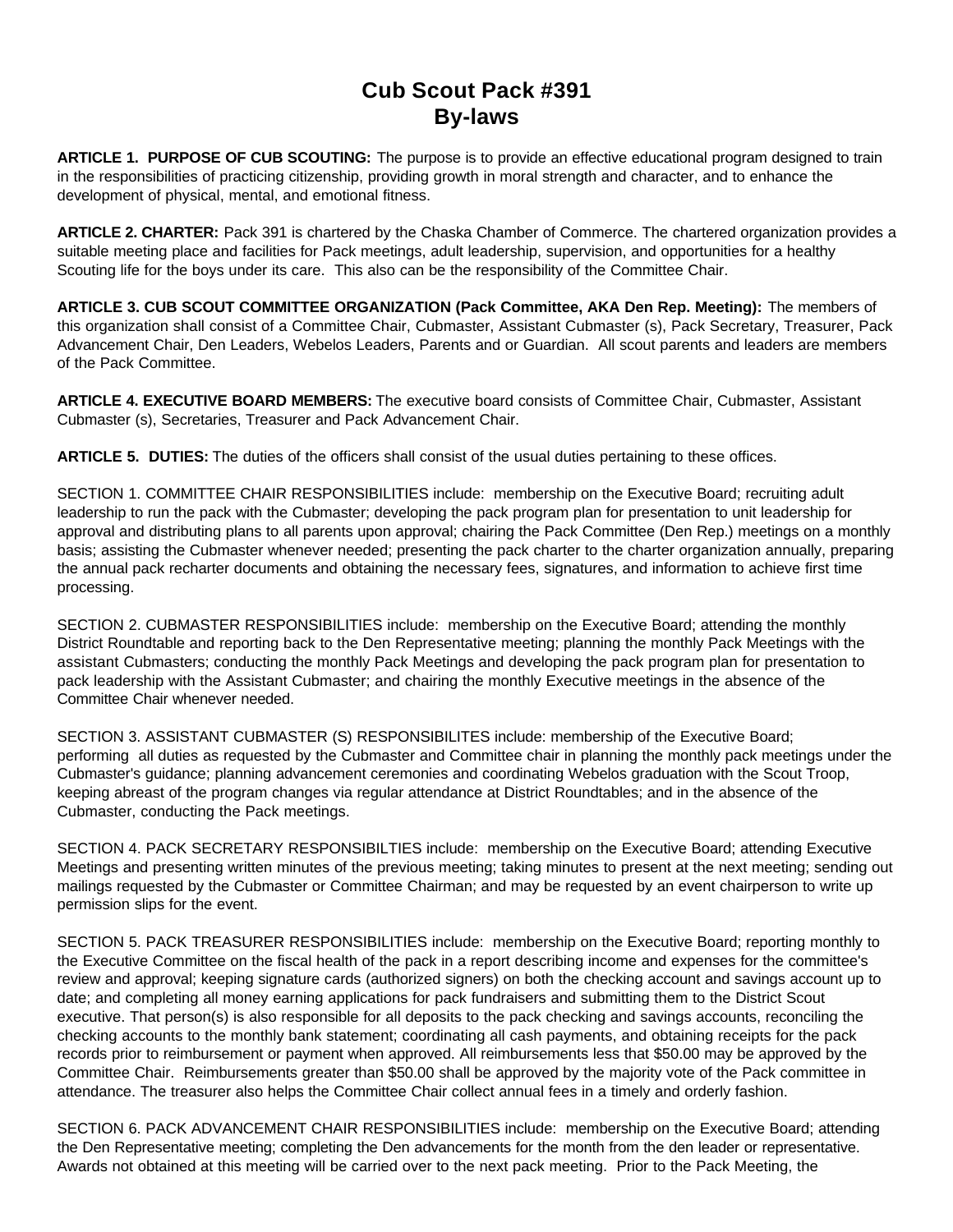advancement chair compiles the pack advancement report, goes to the council office and purchases patches and awards, or arranges for someone else to do so and turns all receipts over to the Pack Treasurer and prepares a list of awards for each Pack Meeting. Then fills out a recognition card for each award, prepares a package for this card and the award for each boy, and sorts the awards by den to speed the recognition process for the den leaders.

SECTION 7. DEN AND WEBELOS LEADERS RESPONSIBILITIES include: being a registered leader of Pack 391 who leads the Cub Scout den and attends District Roundtable monthly. They are not part of the Executive Board. They attend or get someone to attend monthly Den Representative meetings and Pack meetings on their behalf.

**ARTICLE 6. MEMBERSHIP:** Pack 391 is open to all boys. It the policy of the Pack to encourage a boy to maintain an active interest in his religious preference. No boys will be turned away because of financial hardship.

**ARTICLE 7. STEPS IN JOINING:** When a boy and his family desire to become a part of the Pack they should contact any member of the Pack who can then direct them to the Cubmaster or Committee Chair.

**ARTICLE 8. TRANSFER:** Transfers will be accepted on the same basis as new Cub Scouts and will be welcomed at the next Pack Meeting. It is particularly important that transferring Cub Scouts obtain transfer papers or other documents from their old Pack, which will certify the record of advancement so that proper credit can be given.

**ARTICLE 9. ATTENDANCE:** All Cub Scouts and their parents are encouraged to support their Den and Pack through active participation in Den and Pack activities. A parent should join their son at Den meetings. The entire family is welcome at Pack meetings and many outings are intended for the families.

**ARTICLE 10. DEN ASSIGNMENTS:** Dens are organized by locality. Dens are kept to no more than 8-9 boys per den. The goal of the Pack is for your son to be able to follow the Cub Scout motto: "DO YOUR BEST". If at any time during the Scout year a parent feels there is a problem within the den, the following steps should be taken:

- 1. If possible, discuss the problem with the person (s) involved. If it is another person in the Den, contact the Den Leader first.
- 2. If the problem is with the Den Leader or Assistant Den Leader, meet with that person if at all possible.
- 3. If the problem is not resolved or if you are not comfortable talking with the Den Leader or Assistant(s), contact the Cubmaster, Assistant Cubmaster, or Pack Committee Chair. If you do not contact the Cubmaster directly, the person you talk to will notify the Cubmaster.
- 4. Whenever possible, a meeting of all parties involved will be held in order to resolve the issue.

**ARTICLE 11. CONDUCT:** A Cub Scout is expected to behave himself at all meetings and outings. Disruptive behavior, fighting, and use of bad language are some examples of behavior which will not be tolerated at Den meetings, Pack meetings or outings. On those rare occasions when discipline is necessary, the following action will be taken:

SECTION I. Verbal Reprimand: The Den leader or Assistant will take the boy out of the activity and talk with him about what he has done wrong. The boy will then rejoin the activity.

SECTION 2. Time Out: The boy will again be taken out of the activity and spoken to but he will not be allowed to rejoin the group or complete the particular project or activity. He can rejoin when they move on to the next activity.

SECTION 3. Call the Parent: If the boy does not correct the behavior, his parents will be asked to take him home. If the parent is present, they will be asked to leave with their son immediately. If a parent is not present, their son will call them.

**ARTICLE 12. FAMILY/PARENT RESPONSIBILITIES**: Cub Scouting gives families an opportunity to spend quality time together. It is the leader's role to provide interest, skill and time in developing a good program. The family provides help and support for the Den and Pack. Families can help in many different ways, which may vary from family to family, depending upon family structures and other family responsibilities. Some of the examples of family involvement include:

\*Working with their Cub Scout on achievements and electives.

\*Attending the Den and Pack meetings with their Cub Scout.

\*Presenting advancement awards to the Cub Scout at Pack Meetings.

\*Helping at occasional den meetings on a specific project or an activity.

\*Providing refreshments.

\*Providing transportation.

\*Assisting with the Den outings.

\*Telephoning.

\*Helping teach a Webelo activity badge.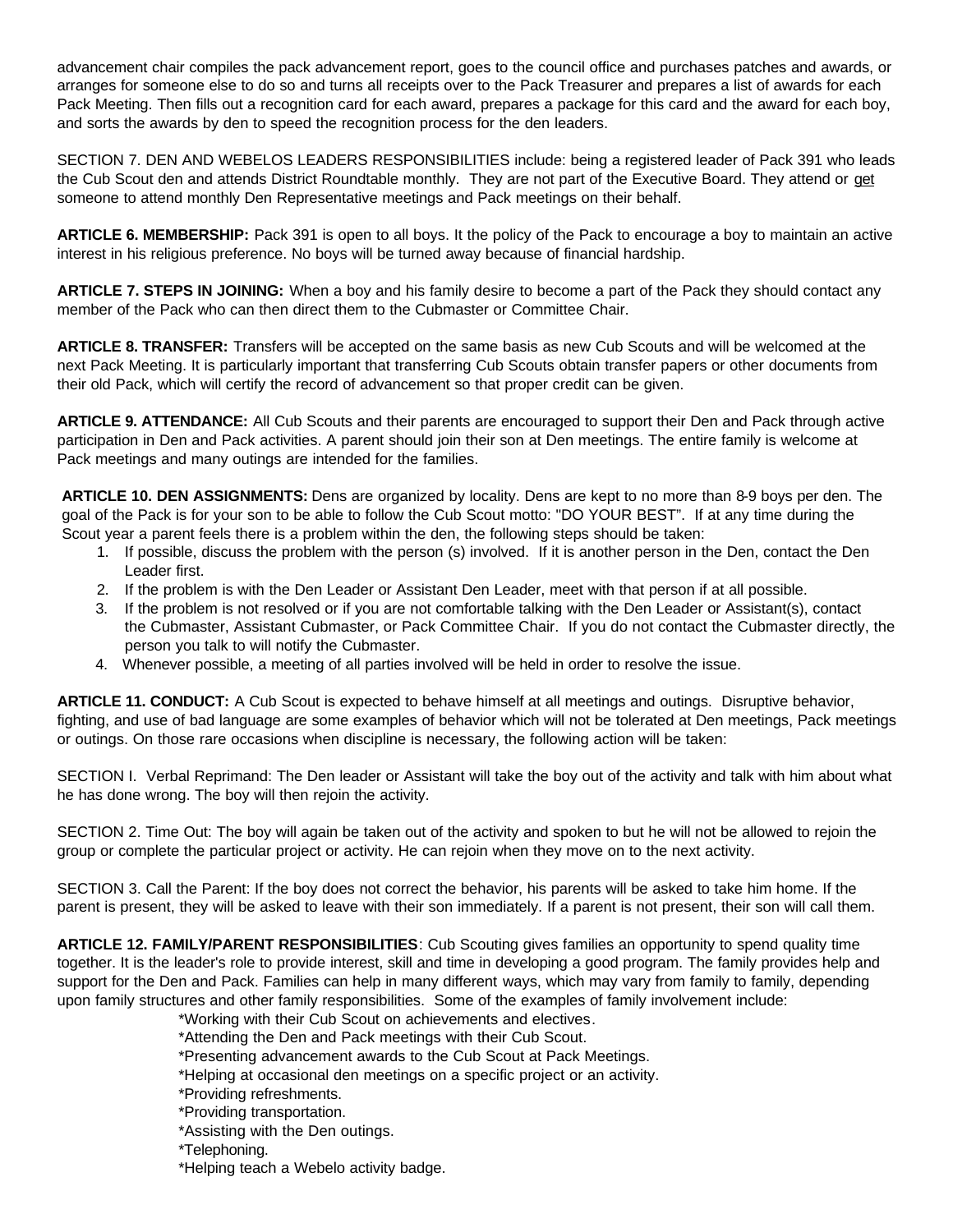**ARTICLE 13**. **UNIFORM:** Blue and Gold are the Cub Scout colors. They have special meaning: The blue stands for truth and spirituality, steadfast loyalty, and the sky above. The gold stands for warm sunlight, good cheery and happiness. Webelos have the option of wearing the blue or the khaki colored shirt.

SECTION 1. MINIMUM REQUIREMENTS: The minimum uniform requirement for Pack 391 is a uniform shirt, neckerchief, and neckerchief slide. The shirts (and many other supplies) can be purchased at one of the Twin Cities Scout Shops or from the Pack Advancement Chair.

SECTION 2: COLORS BY RANK: Wolf Cubs wear a gold scarf, Bears a blue scarf, and the Webelos wear a blue, green, red and gold plaid scarf. Leaders will either wear Leader scarf or Webelos Scarf whichever is appropriate. The Wolf and Bear Cubs wear the Cub Scout logo scarf slide and the Webelos wear the Webelos logo scarf slide or any other acceptable tie slide. Webelos also wear "colors" on their right sleeve where they wear the activity pins they earn.

SECTION 3: UNIFORM INSPECTION: Your den may hold inspections and they will also be part of the Pack Meetings. A boy is expected to wear his uniform clean and neat.

### **ARTICLE 14. MEETINGS:**

SECTION 1. DEN MEETINGS: Each Den Leader determines when and where Den meetings are held. Den meetings are generally held 2 or 3 times per month. Parents are asked to attend with sons. Den meetings are planned and run by the Den Leader with the help of an assistant Den leader(s). Den meetings are planned around the monthly theme. The location of the Den meetings can be at home, library, etc... Each Den chooses the structure of their own Den. This includes the day, time and location of their meetings.

SECTION 2. PACK MEETING: Pack meetings are usually scheduled for the third Monday evening of each month at one of the Chaska Schools from 7:00 p.m. to 8:00 p.m. The entire family is encouraged to attend the Pack meeting and support the Cub Scouts in their advancement. Pack meetings are not held during the months of June, July and August, but summertime events are planned. The Pack meeting program includes opening and closing ceremonies, recognition of boys who have earned awards, presentation of skits and stunts by Dens. The Pack meeting is planned around a monthly theme and is lead by the Cubmaster with the help of other adult Pack Leaders.

SECTION 3. EXECUTIVE MEETING: Executive meetings are scheduled once a month on the Saturday morning following District Roundtable with the Executive Board members. The purpose of the executive meeting is to plan the Pack Committee (Den Rep) meeting.

SECTION 4. PACK COMMITTEE (DEN REPRESENTATIVE) MEETING: Meetings are normally held once a month from 6:3O p.m. to 7:30 p.m. on the Tuesday evening after District Roundtable at the Chaska Elementary School. Important to the successful operation of the Pack is the Den Representative Meeting, a group of adults who manage such things as recordkeeping, finance, leadership, and registration. The adults include the Executive Staff, Den Leaders, parents, guardians and friends of Cub Scouting. Our pack will continue to grow as long as we have adults who are willing to share their time, ideas and experience.

**ARTICLE 15. ADVANCEMENT**: The Cub Scout Program has four ranks: Tigers, Wolf, Bear and Webelos. The Arrow of Light is the highest award in Cub Scouts.

SECTION 1. BOBCAT: A boy's first step after registering as a Cub Scout, regardless of his age, is to pass the Bobcat requirements. They are:

> \*Learn and give the Cub Scout Promise. \*Repeat and explain the Law of the Pack \*Explain the meaning of Webelos. \*Give and explain the Cub Scout sign and handshake. \*Give and explain the Cub Scout motto and salute.

When a boy has learned these things he is eligible to receive his Bobcat badge at a Pack Ceremony. He then begins working on the rank for his grade or age.

SECTION 2. TIGER CUB: A boy who is in first grade (or is 6 years old) and registered with his adult parent as a member of a Tiger Cub Den. Recognition available to Tiger Cub Scouts includes beads earned for their totem.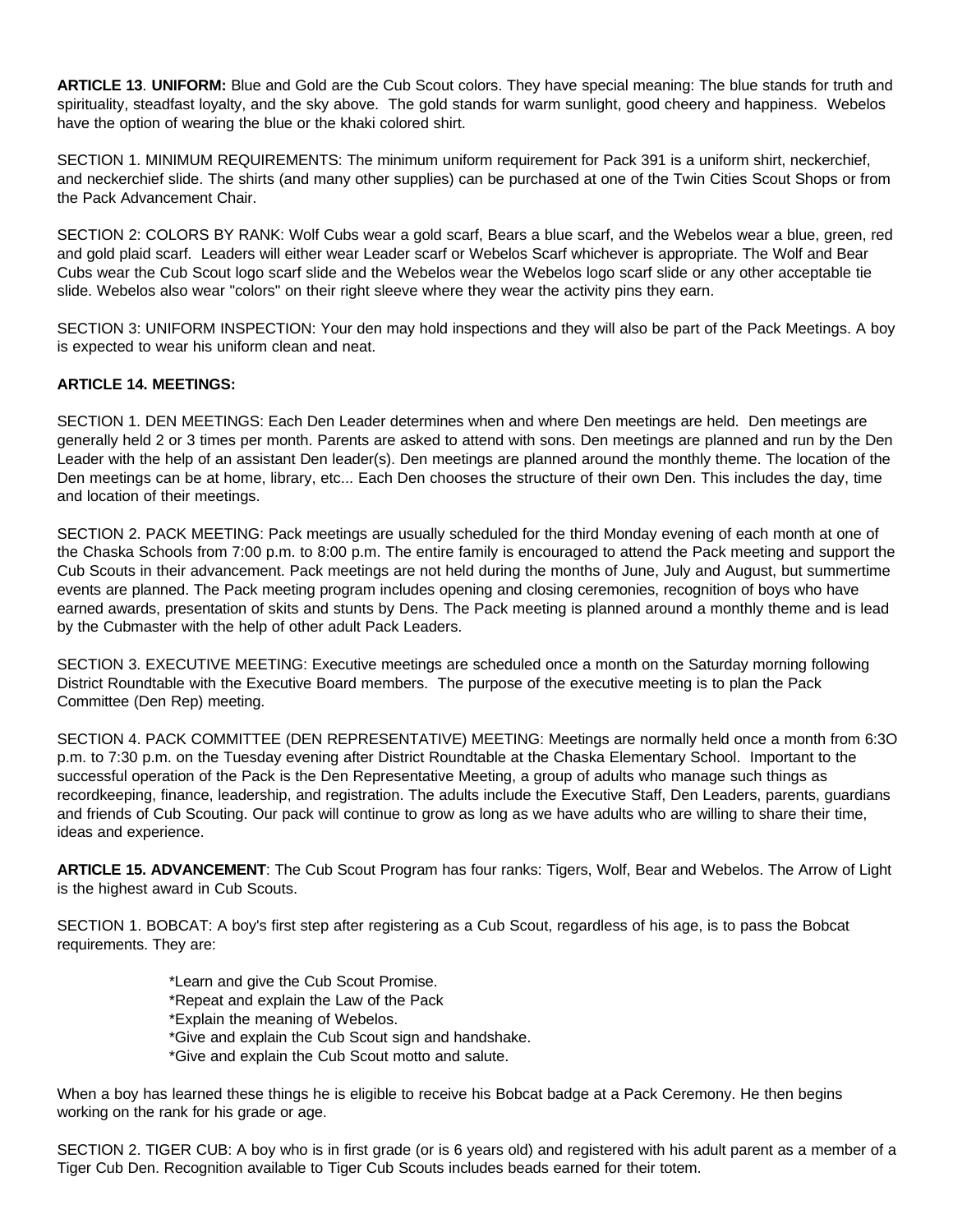SECTION 3: WOLF: The Wolf rank is for boys who are in second grade (or are 7 years old). To become a Wolf Cub Scout, a boy must pass 12 achievements based on skill level. After he has earned the Wolf badge, he is encouraged to work on the 22 Wolf electives until he completes second grade (or age 8 years old). When he completes 10 elective projects, he earns a Gold Arrow Point to wear under the Wolf badge. For each additional 10 elective projects completed, he earns a Silver Arrow Point.

SECTION 4. BEAR: The Bear rank is for boys who are in third grade (or are 8 years old). There are 24 Bear achievements of his choice in four different categories to earn the Bear badge. These requirements are somewhat more difficult and challenging than those for Wolf. When he has earned his Bear badge, he may work on electives for credit toward Bear arrow points. He may also complete additional elective credit requirements from the 12 achievements he did for use in earning his Bear rank. Like the Wolf, he receives a Gold Arrow Point for each additional 10 he completes. His arrows are worn below the Bear badge.

SECTION 5. WEBELOS: The Webelos badge is for boys who are in fourth grade (or are 9 years old). This rank is called Webelos 1. Webelos 2 are in fifth grade (or are 10 years old). Both work on the same requirements. To earn the Webelos Badge, a boy must be in a Webelos Den for 3 or more months. He must complete 8 requirements, which includes earning the Fitness and 2 other activity pins. After he receives the Webelos badge he can earn the Compass Points emblem. He must earn four more activity pins to receive it. He can earn a compass point for each four additional activity pins received.

SECTION 6. THE ARROW OF LIGHT AWARD: The Arrow of Light Award is Cub Scouting's highest award. Among the requirements to earn the Arrow of Light Award is to earn a total of eight activity pins. They must include Citizen, Fitness, Readyman and at least one from each of the following groups: outdoor group, the mental skills group and the technology group. Earning the Arrow of Light Award tells everyone that you are ready to be a Boy Scout.

## **ARTICLE 16. ADDITIONAL PROGRAMS**

SECTION 1. RELIGIOUS EMBLEMS PROGRAMS: The Boys Scouts of America does not define what constitutes belief in God or the practice of religion. Rather, it provides programs and ideals that compliment the aims of all religions, with the result that religious organizations are the single largest category of chartered organizations for Packs.

SECTION 2. ACADEMIC AND SPORTS PROGRAMS: This is a program open for all age Cub Scouts. The boys can earn belt loops, pins, patches and letters for participating in the following academics/sports: art, chess, citizenship, communicating, computers, geography, heritages, mathematics, music, science, weather, wildlife conservation, badminton, baseball, basketball, bicycling, bowling, fishing, golf, gymnastics, marbles, physical fitness, skating, skiing, soccer, softball, swimming, table tennis, tennis, ultimate and volleyball.

SECTION 3. PATCHES AND PATCH VEST: The Cub Scouts earn many patches. Many of these are awards of rank, which becomes a permanent part of their uniform. There are also patches related to events and projects.

## **ARTICLE 17.CAMPING AND OUTDOOR ACTIVITIES.**

SECTION 1. CUB SCOUTS DAYCAMP: These are 2 day camps with a daily theme, which is chosen by the district, and run by District and Council leadership. They are held in July or August. Our pack must assist the District in providing Pack leadership during each of the two days. This camp is for all Cubs.

SECTION 2. FUN WITH SON OVERNIGHT: This camping program is designed as a special Cub and partner camping experience. This one night program is available to Cub Scouts of all ranks and their adult partner. There are overnights scheduled at Stearns Scout Camp near Annandale and Rum River Scout Camp north of Anoka.

SECTION 3. WEBELOS ADVENTURE OVERNIGHT: This is a one night camping experience held at Camp Stearns in May. This is open to all incoming Webelos graduating from Bear rank in the spring and their parents.

SECTION 4. FAMILY CAMPING: This is an outdoor camping experience other than accredited resident camping, that involves Cub Scouting. This is an unstructured camping experience, but is conducted within a Scouting framework.

SECTION 5. WEBELOS RESIDENT CAMP FOR 4TH GRADERS: This is designed specifically for those scouts graduating from Bear Dens in the spring and entering  $4<sup>th</sup>$  grade in the fall. This is a two-night/three day experience held the Heritage Area of Camp Stearns. This is an overnight where the Webelos work on outdoor badges such as naturalist, outdoorsman,